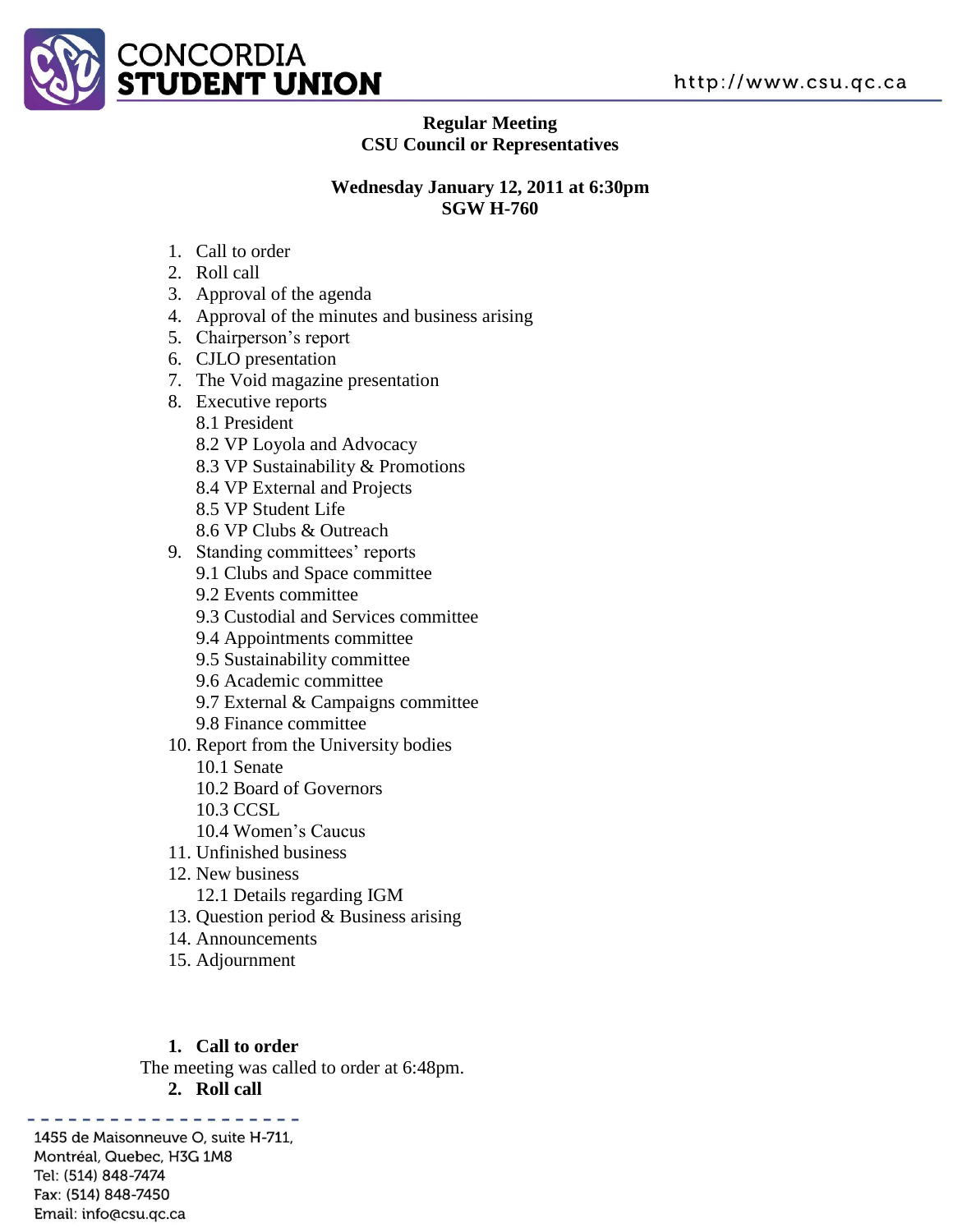

#### Councillors:

| Alex Gordon              | <b>Joel Suss</b>    |                                       |                      |
|--------------------------|---------------------|---------------------------------------|----------------------|
| Aaron Green              | Asma Omar           |                                       | <b>Alison Revine</b> |
| Teresa Seminara          | <b>Tomer Shavit</b> |                                       | Abdullah Husen       |
| Ethan Cox                |                     | Alexandra Baptista<br>Michaela Manson |                      |
| <b>Melanie Hotchkiss</b> |                     |                                       |                      |
| Tamara Gordon            | Luis Cordero        |                                       | Stephen Brown        |
| Heba Abdel-Hamid         | <b>Taylor Knott</b> |                                       | Kyle Goforth         |
| Lex Gill                 | Carlos Puerta       |                                       |                      |
| Executives:              |                     |                                       |                      |
| <b>Heather Lucas</b>     | Andres Lopez        | Rami Khoriaty                         |                      |
|                          |                     |                                       |                      |

Hassan Abdullahi Morgan Pudwell Adrien Severyns

#### **3. Approval of the agenda**

Lucas/Baptista: Section 10 to be Appointments, and the later agenda items to shift back by one. Motion passed.

Lucas/Cox: Add 9.9 as Policy Reform committee. Motion passed.

Hotchkiss/Suss: Matters of University Governance to precede Executive Reports. Motion passed.

Green/Seminara: Motion to approve agenda. Motion passed.

**4. Approval of the minutes and business arising** Seminara/Green: Motion to approve last minutes. Motion passed.

# **5. Chairperson's report**

Nothing to report.

#### **6. CJLO presentation**

1455 de Maisonneuve O, suite H-711, Montréal, Quebec, H3G 1M8 Tel: (514) 848-7474 Fax: (514) 848-7450 Email: info@csu.qc.ca

. . . . . . . . . . . . . . .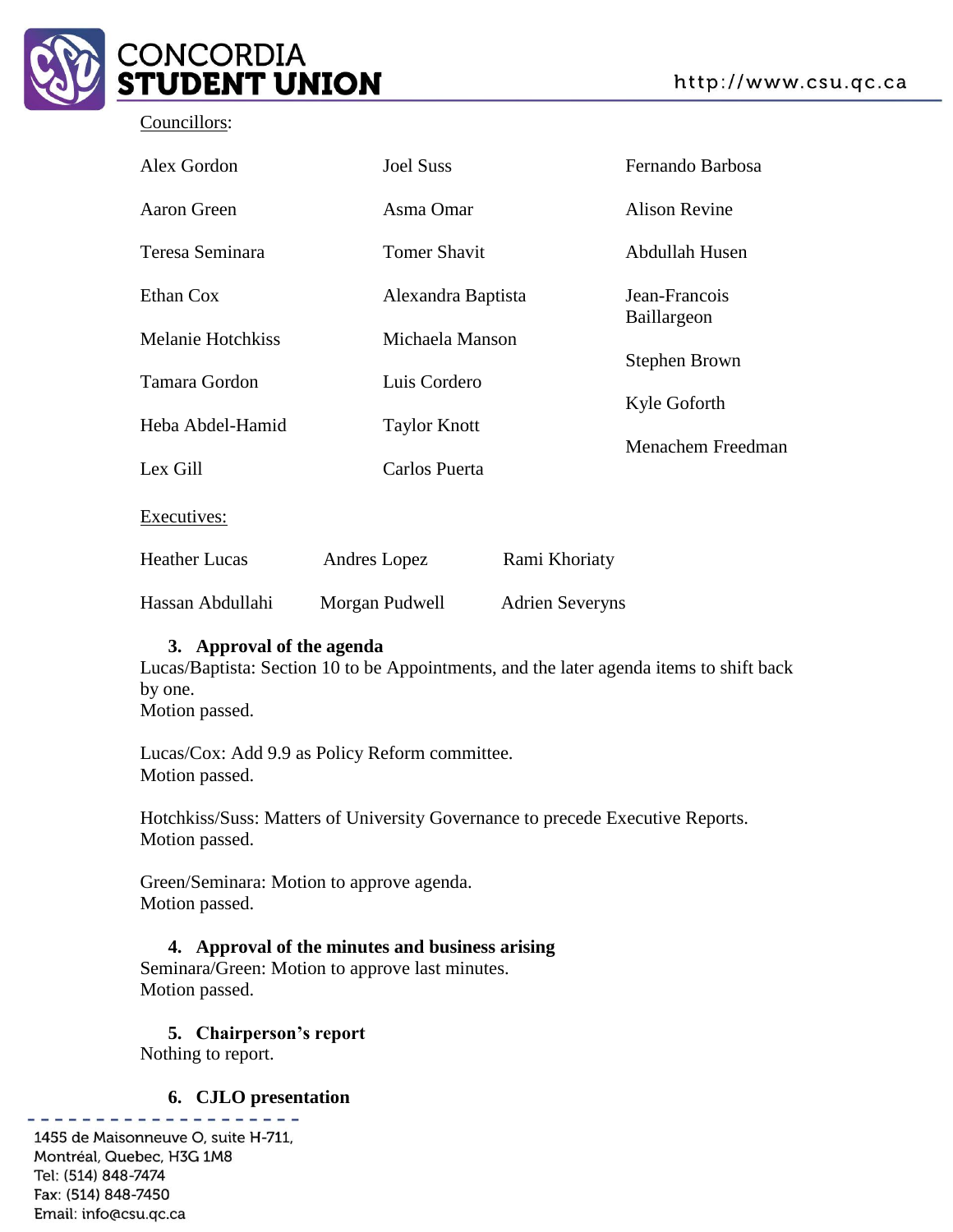

Presentation made by Katie (station manager at CJLO) along with others. CJLO has expanded rapidly, from 20 volunteers to 140. Resources have been stretched thin. To continue and sustain growth, the current fee levy of 25 cents per undergrad student (since 2004) needs to be increased by 9 cents per credit. CJLO's successes and acknowledgements are numerous and the station has several objectives, including better quality, maintaining its free services, increased community outreach, training opportunities, more paid staff, and more.

Cox: Congratulations for all its achievements. As a point of information, this proposal was already approved by custodial committee and has rightly been brought to Council.

Puerta: How did the specific number of 9 cents per credit come about? CJLO: The total that would be collected by increasing 9 cents per credit will allow CJLO to accomplish objectives.

Green: In favour of the 9 cents as it seems reasonable.

Gill/Cox: Call to question, to approve the proposal to be included in the vote. Motion passed.

#### **7. The Void magazine presentation**

Cole from Void Magazine: The magazine, since 2002, has been Concordia's only bilingual liberal arts magazine. We are looking to expand. Void would like to propose approval for an increase in the fee levy by 2 cents per credit, to cover core operating costs. Void is not incorporated at the moment, so this question will be dependent on whether it becomes incorporated.

Freedman: It is a great magazine, and its uniqueness contributes something special to Concordia. So far, much of the fundraising has been done by the magazine, creating additional challenges.

Cox/Husen: Call to question. Motion passed.

#### **8. Matters of university governance.**

Hotchkiss: The CSU should inform the public better. Lucas: The executives have prepared a report, which will be released soon.

Cox: Proposed Statement:

"Whereas the abrupt dismissal of Concordia's second President in three years has caused a serious crisis of confidence at our university.

Whereas the lack of transparency exhibited by the BOG, and specifically it is Executive Committee, is unacceptable to Concordia students.

Whereas the current situation appears to have been largely caused by external members of the BOG, many of whom represent corporations and have a corporate view of university governance which is incompatible with an educational institution in the public sphere.

Whereas the actions of the BOG have damaged the reputation of Concordia, and consequently harmed the interests of the students we represent.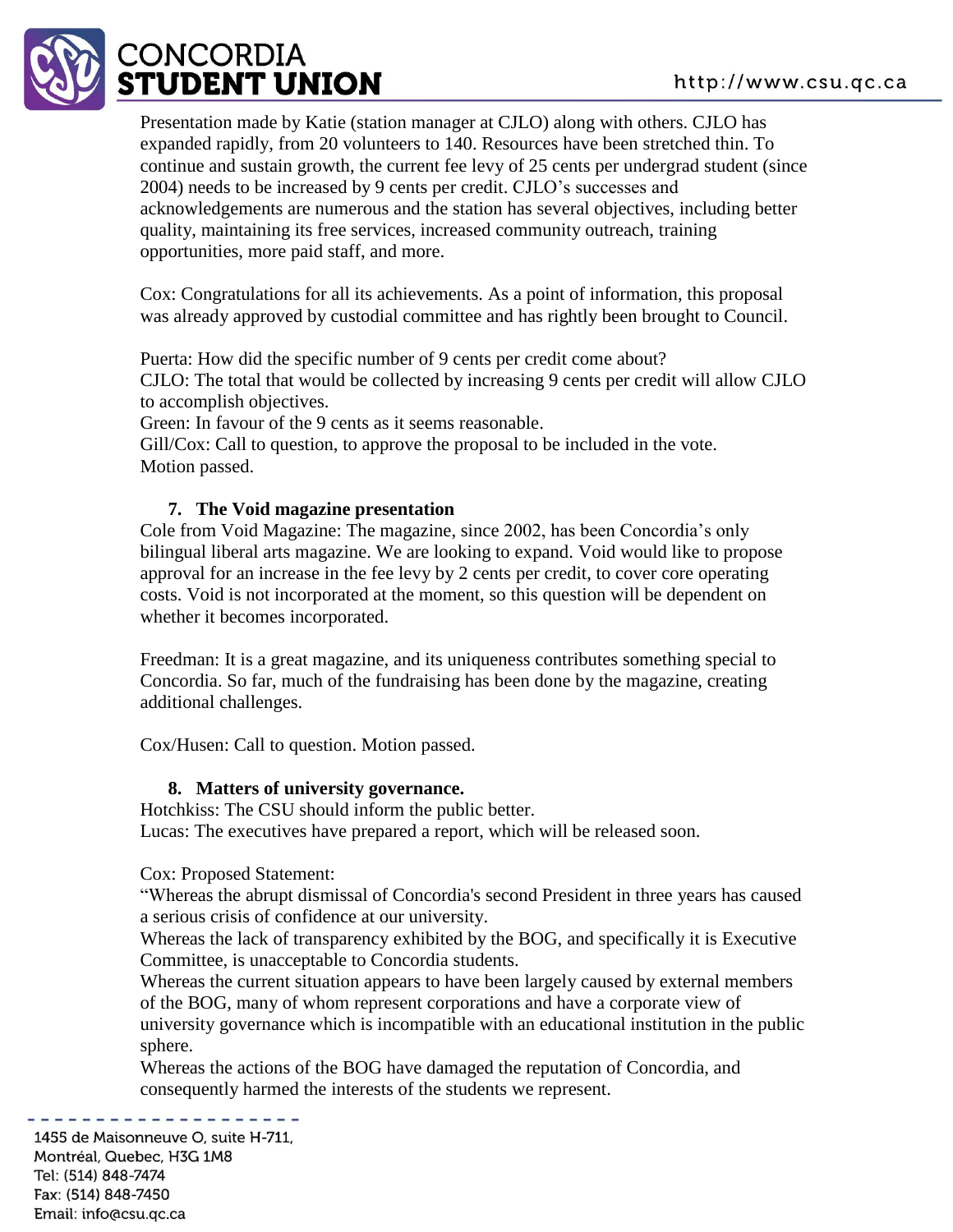

Whereas the amount paid out in severance packages to our last two university presidents is in excess of 1.5 million dollars of public money and is an unacceptable use of public funds which should have been used to improve our university.

BIRT the CSU condemn the firing of President Woodsworth and the dishonesty with which the BOG has communicated with the university community.

BIFRT the CSU call on all external members of the BOG, many of whom have exceeded the maximum term limit, to resign immediately for the good of Concordia and out of respect for the community members they supposedly represent."

There is no argument that these issues are harming to Concordia and its students. We need to strongly represent the interest of our students, who stand as one against the Board of Governors.

Gill: The circumstances under which Woodsworth was removed was inappropriate. CSU has not made a strong position, which is offensive to our allies. The council exists to represent the students, not the Board of Governors. CSU must take a stronger position on behalf of our students.

Suss: This is a case of irresponsibility on behalf of the Board of Governors. We must voice our concern.

Husen: Because of Concordia's constitution, there is a predominance of external members. It is ridiculous to ask to rid of the majority constituency. Students have the right to be angry but at this point, what is being said is more out of anger than anything. We don't have a strategy of relieving the situation. It is a naïve proposition. The motion on the table right now should be taken back to the drawing board.

Freedman: This is a sensitive issue and remarks that are offensive to those present are unnecessary. There are aspects of the motion to be agreed with but not all. Further, the motion should suggest a supported way of moving forward.

Student 1: This is a huge issue which has the majority of the student population concerned. Councillors, as representatives, need to stand up and take a stand. External members on the Board of Governors don't represent the interests of students. I agree that external members are necessary, just perhaps not as majority. Also, instead of eliminating the members, perhaps they can be replaced. Further, the hiring and firing process should be more transparent.

Student 2: Calling for the resignation of the executive committee. Many by-laws have been violated. They lack respect and concern for students as well. Issues and petitions have been ignored. What's realistic is to follow what the unions are saying. In terms of moving forward, the executive committee will be appointing an interim president without consulting us. Than this person will become president.

Cox: Would like to clarify that the motion doesn't ask to eliminate external seats, but rather for them to resign for violation of rules such as term limits. There may also be better members to represent the community than company executives. All this concern for the feelings of Board of Governors is confusing, after all the times we have fought against them. The CSU is an important player in this issue and what we decide is critical. We have to stand strongly to represent our students. The interest of students, our constituents, should be our primary concern.

Pudwell: Suggestion for creating a committee to work on the restructuring.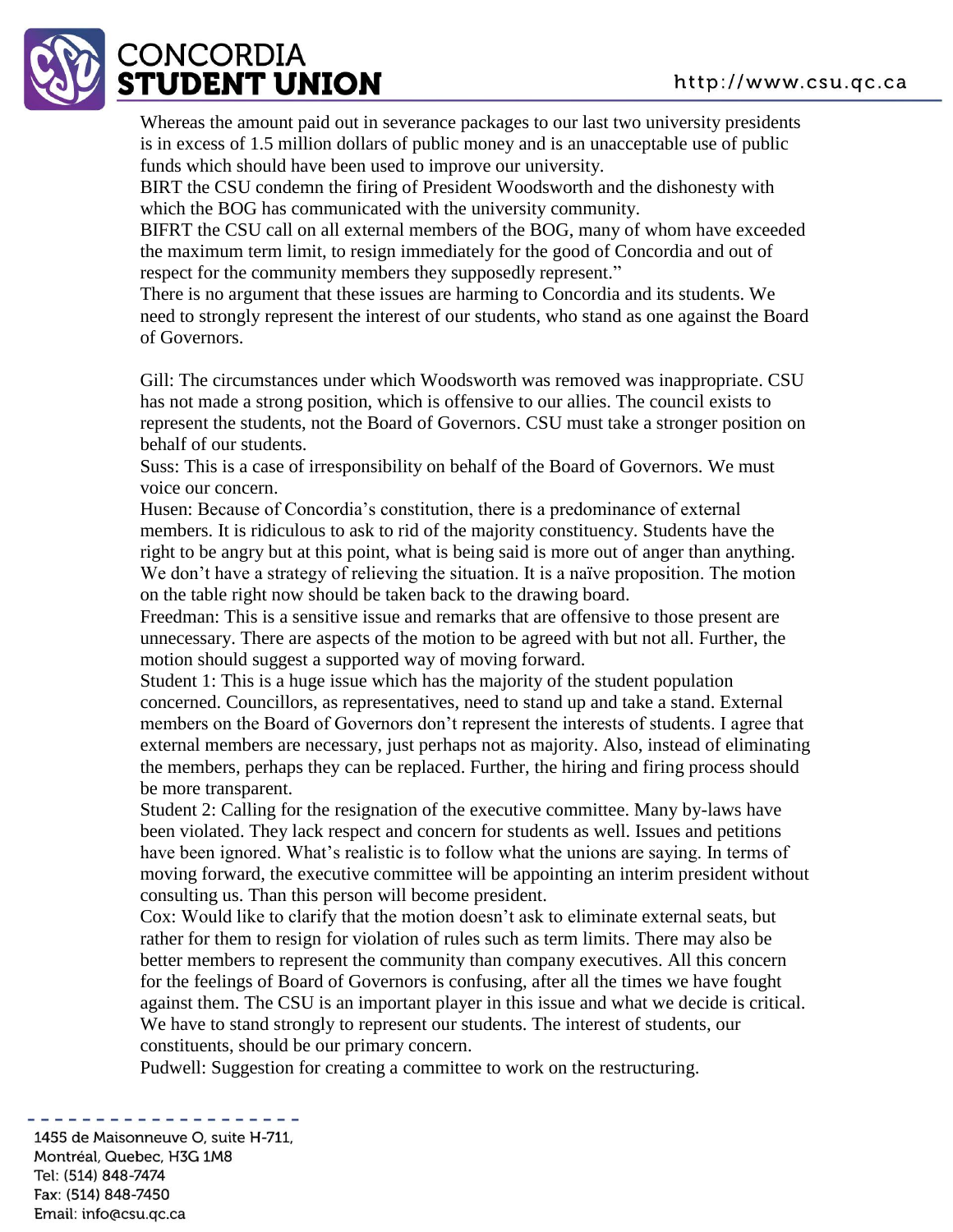

Husen: Asking for a resignation is ineffective unless we can propose a strategy of reelecting the external members. A committee of students and faculty to agree on a clear election process to recommend will be a more effective strategy. This isn't a matter that should be discussed and voted on abruptly. We should stick to a politically correct statement for now and than take the time to come up with a proposal. Lucas: The executive committee makes recommendations but the board votes. Dachby (student member of BoG): There is some misinformation going on. He is on the executive committee for the board of governors. The students were informed day-by-day what was going on regarding Woodsworth's departure. The university won't break the confidentiality agreement. Concern was expressed regarding Woodsworth. Good things came from her departure. The timing of her departure was surprising, but we can't do anything about it. My point is that the process was transparent between the board members. All students on the board were informed, and these issues were discussed at meetings. Therefore, to say that the external members hid information and issues is incorrect. We have a reform committee with student representation, and we have not received any requests. So whoever is concerned by this reform, please send your thoughts.

Student 2: The president of GSA was not fully informed.

Manson: There are two issues: the firing and the restructuring. Keep in mind that we can make one motion now and another later. On another note, for CSU to issue a watered down statement in order to be politically correct may be politically incorrect on its own.

Green: the CSU should work with the Board of Governors to work out the issues. The BoG does make many important decisions.

Student 2: The BoG won't work with you. The students don't have much pull on the BoG. The composition of the BoG needs to change in order for changes to be made.

Student 1: It's inexcusable that over \$700,000 has been paid to Woodsworth to leave. CSU's statement should be in line with students' interests. Though the issue was transparent to members of the board, it was not to the student population.

Cox: We have a time constraint to come up with a position. The motion on the table has a time constraint. If members of the board were so well briefed, why were students not briefed. Students should have been informed. We must approve this motion right now. Students will hold us accountable.

Suss: Regarding communication from the Board, this is the first time Council has been addressed. It seems that the students on the BoG don't have the interests of students in mind. Students need better communication and leadership on this issue.

Student (Dachby): I always work in the best interest of students. I would like to correct a couple statements. We (students of BoG) were informed approximately December  $12<sup>th</sup>$ regarding the issue. We expressed many issues regarding Woodsworth and demanded her resignation. Regarding the statement the CSU is about to make, it is rushed. You should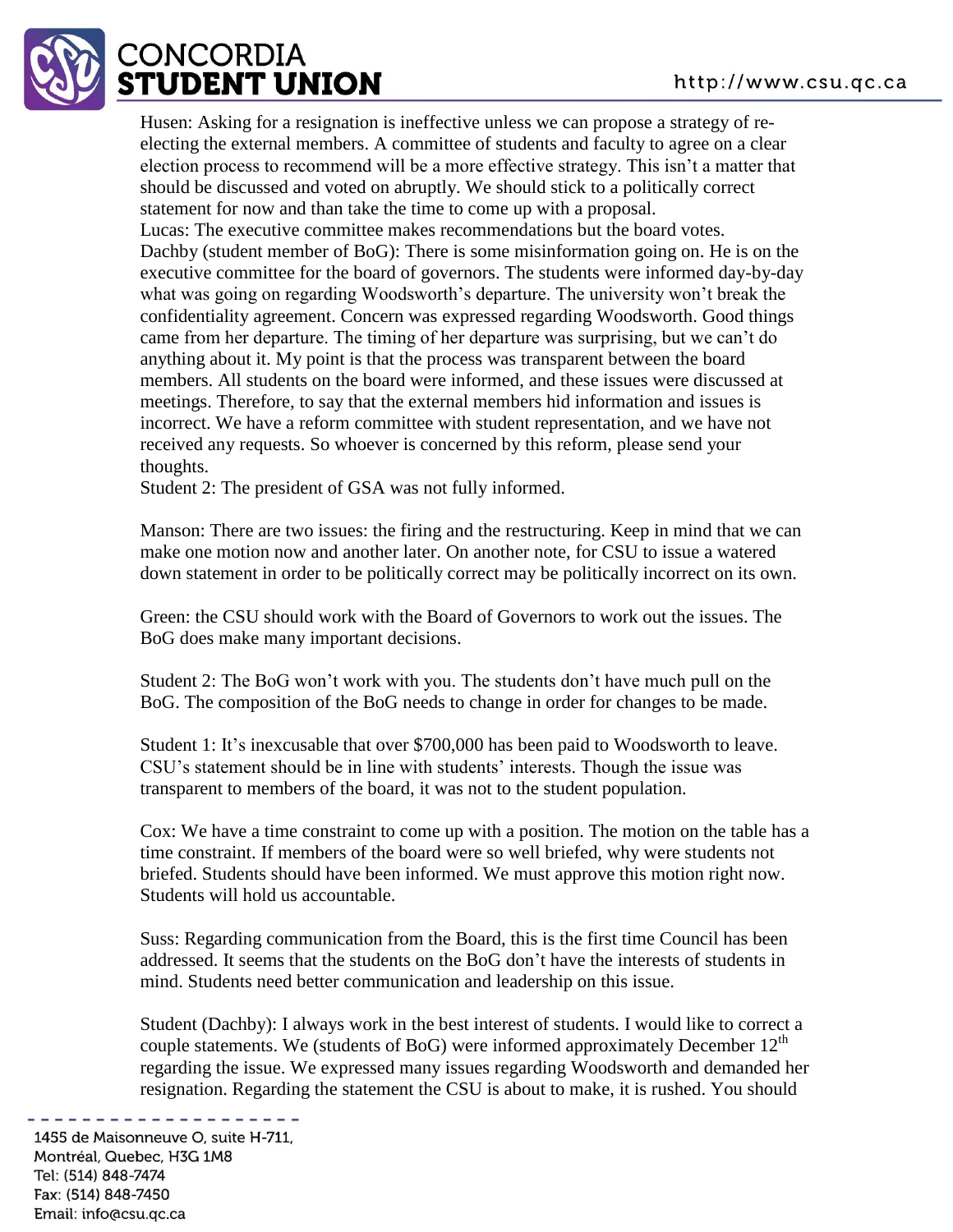

see the reasons why you are making a statement. The reason she received that exact amount for severance was written into her contract. She received nothing more. There is no rush right now. We should take the time when issuing this statement and the two issues should be kept separate. Regarding the issues of communication, the internal and external members of BoG have been working together.

Gill: First, this isn't a rash decision to make a statement. Different groups have already proposed for the resignation of even the entire board. Plenty of stands have been taken, within and outside the university.

Brown: The question isn't about what we're saying, but rather what we're accomplishing. It is our position that angering the external members of BoG will reduce our power. If this is the case, we should think about a long-term plan. I am asking the students on BoG: Would issuing this statement impede our position on BoG?

Husen: The statement won't achieve a specific goal. Concordia already lacks management. Losing governance is not wise.

Dachby (as a member BoG): To issue a statement won't be harmful. The question is what the statement is going to be and what it is going to achieve. Just asking them to resign doesn't mean they will.

Siriwardhana (as a member BoG) : The board members do care about the students. Student interests have been discussed in depth on many occasions. We should work with them. Another issue discussed was about each member's roles. The board is progressive.

Lucas (as a member of BoG): Asking the board members to resign won't be effective or diplomatic.

Cox: (re-reading the motion with unofficial amendments): "…BIRT the CSU condemn the *process of* firing of President Woodsworth and the dishonesty with which the BOG has communicated with the university community... "

Husen: We must keep in mind the legal aspects. What, legally, could be divulged to the students, was divulged as appropriate. Regarding the severance package, the economically efficient decision, was made. We are discussing if our next step will represent student interest, not feelings or reputation. We don't want to create chaos, which will create more damage than the \$700,000 that we are complaining about now. If there is no benefit, we should not make recommendations.

T. Gordon: What would be effective?

Dachby: The council should have all the information first. If you want to issue a statement, issue it on real information. My advice would be to issue a statement that is clear but not accusatory.

Student 2: Do you know why the two excused presidents were hired?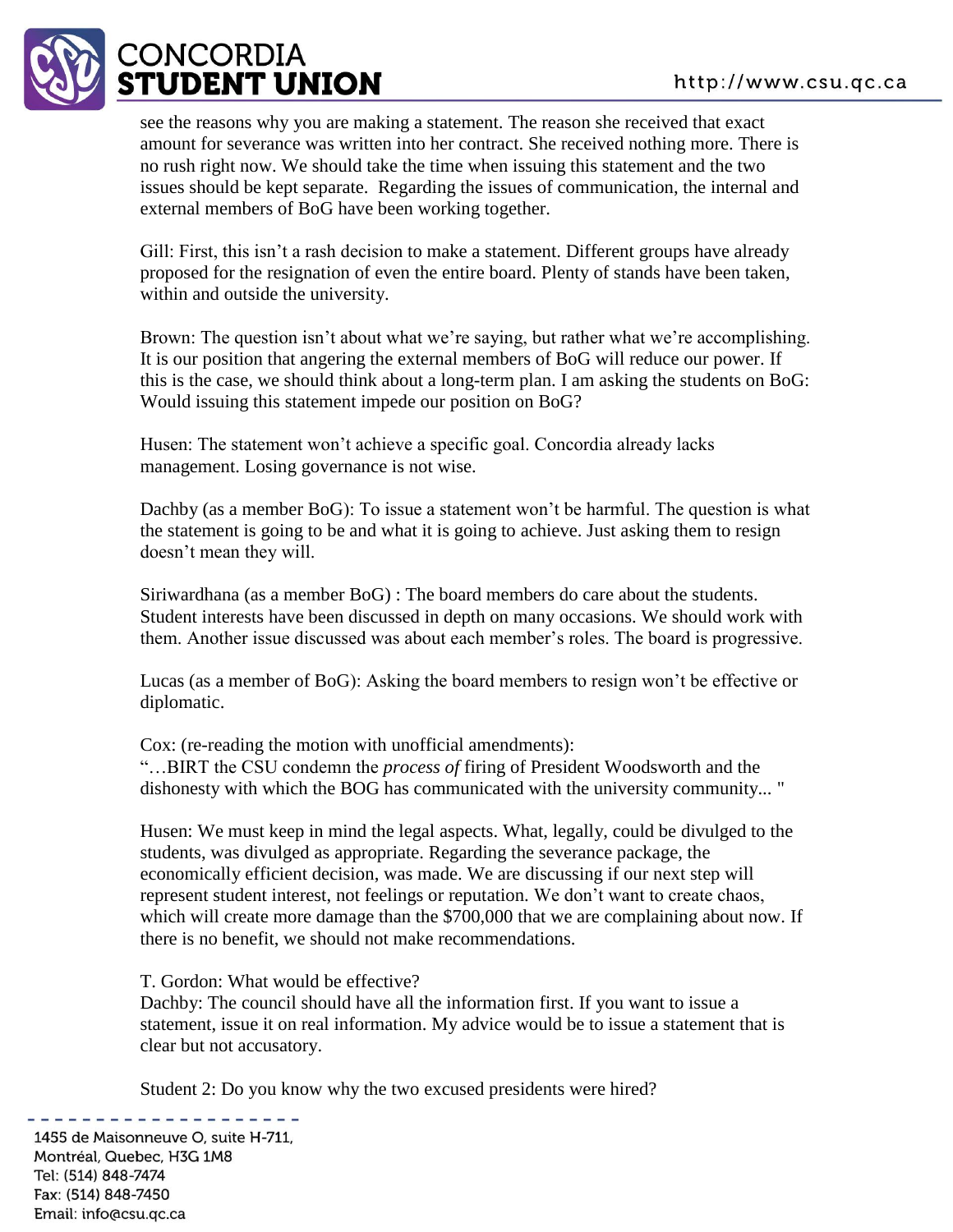

Dachby: Hiring presidents is very difficult. It is a complicated process of attracting and hiring.

Cox: There are multiple external members who have overstayed their term. Dachby: If members have overstayed, than they should leave.

Suss: Do you think statements that the sociology faculty has made are false? Dachby: I cannot speak for the faculty as I am not a faculty member.

Green/T. Gordon: To call to question to vote on the motion by Cox.

Cox/Husen: Motion to suspend the rules to make the amendment official. Motion passed.

Cox: (re-read the motion with the amendment)

Gill: Request for role-call

Husen: N Goforth: N Barbosa: N Puerta: A Cordero: N A. Gordon Y Green: N Hotchkiss: Y Gill: Y Shavit: N Freedman: Y Abdel-Hamid: A Baillargeon: N Brown: N Suss: Y Seminara: N Manson: Y Knott: A Baptista: N Gidron: A Cox: Y T. Gordon: Y Revine: N

Motion failed.

Green/Puerta: Motion to continue along the agenda.

. . . . . . . . . . . . . . . 1455 de Maisonneuve O, suite H-711, Montréal, Quebec, H3G 1M8 Tel: (514) 848-7474 Fax: (514) 848-7450 Email: info@csu.qc.ca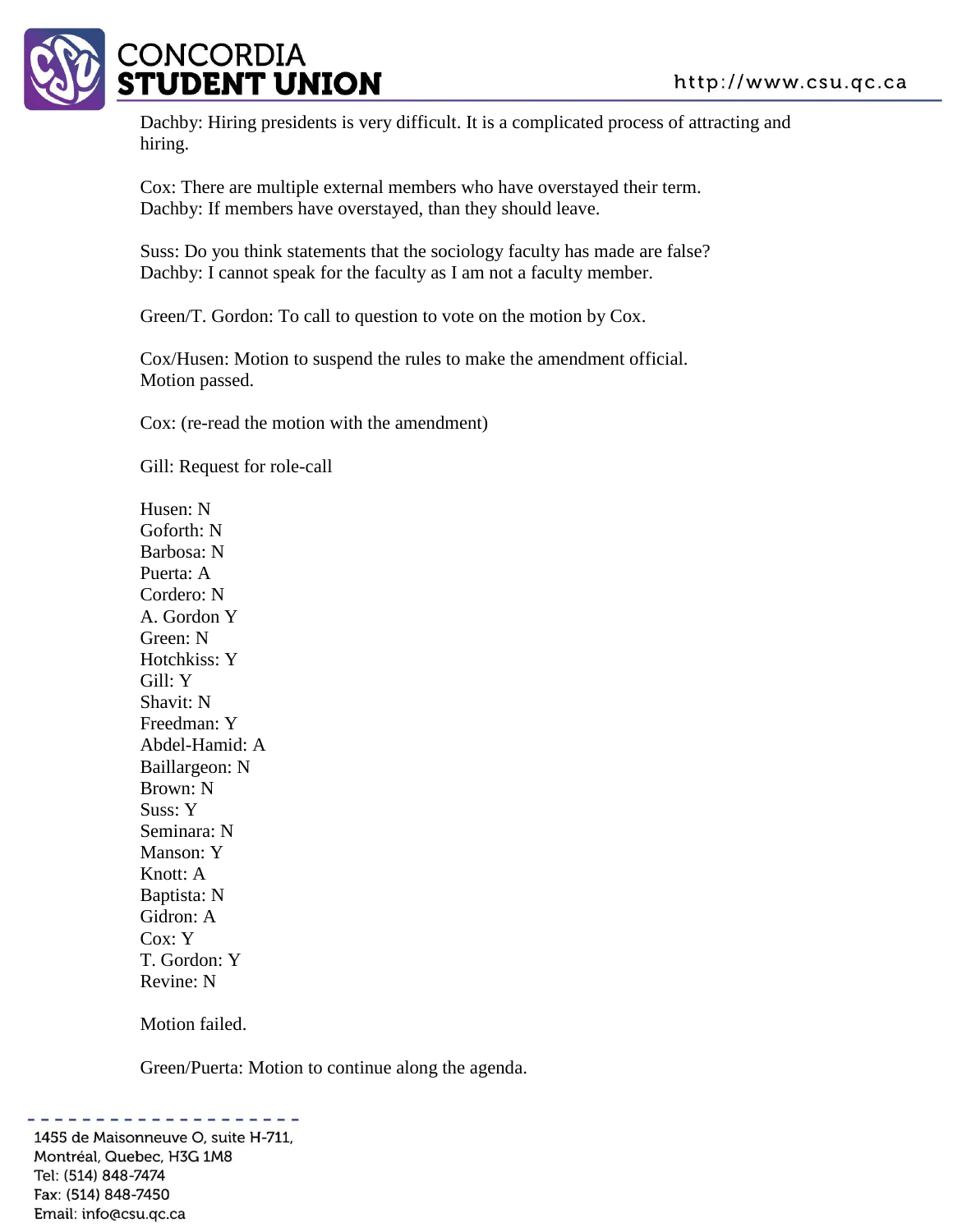

Manson: Objection to closing the matter. This is a good moment to create the committee for the restructuring.

Husen: Regarding creating the committee, the most effective method may be for someone from the CSU to create a committee that is representative of students.

Goforth/Baptista: motion for 10 minute recess. Motion approved.

Recess at 8:56pm. Back in session at 9:10pm.

Freedman: Would like to motivate against the motion to continue along the agenda. Brown: We should continue discussion.

Manson: (point of information) Since there was an objection to the motion to continue along the agenda, shouldn't we move on?

Cox: (point of information) If someone makes an objection, it is settled. However, one can make a motion to move on to the next agenda item.

Chair: This discussion will continue until a motion is made and passed to move on.

Pudwell: When this statement was created, it wasn't written to be a watered down one. Further, there has been more than one statement made by the CSU.

Severyns: There have been multiple statements, internally and externally, proposing solutions. The CSU has been taking action. However, it is understandable if the council would like to encourage further action.

Cox: Motion to make an amendment in wording. Green/T. Gordon: Motion to postpone indefinitely. Green/Cox: Motion to move to call to question. Motion passed to call to question (to postpone indefinitely). Motion failed. Motion to call to question the new amendment. Motion passed. Called to question. Motion failed.

Manson: Would like to make a motion to issue a statement for the BoG to follow their by-laws and for those who have stayed over their term to be terminated. Brown: Further, students should have a say in the restructuring of the BoG. Freedman/Gill: Amendment to the Cox's motion. Manson/Gill: Motion to call to question. Motion passed.

Vote on Manson's proposed motion.

"Whereas the abrupt dismissal of Concordia's second President in three years has caused a serious crisis of confidence at our university.

Whereas the lack of transparency exhibited by the BOG, and specifically it's Executive Committee, is unacceptable to Concordia students.

Whereas the current situation appears to have been largely caused by external members of the BOG, many of whom represent corporations and have a corporate view of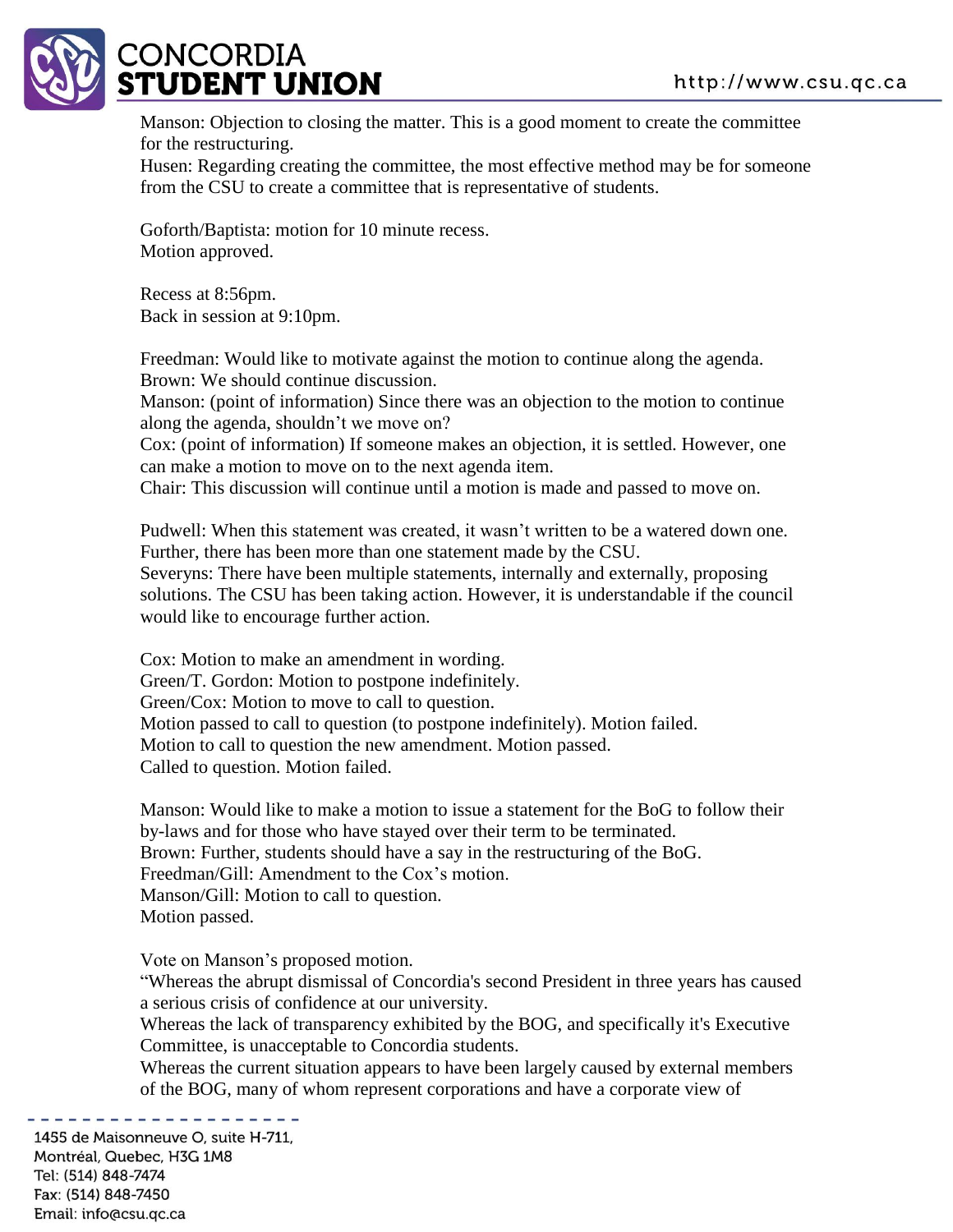

university governance which is incompatible with an educational institution in the public sphere.

Whereas the actions of the BOG have damaged the reputation of Concordia, and consequently harmed the interests of the students we represent.

Whereas the amount paid out in severance packages to our last two university presidents is in excess of 1.5 million dollars of public money and is an unacceptable use of public funds which should have been used to improve our university.

BIRT that the CSU adopt an official position that demands the resignation of all external members of the board who have exceeded their term limits as per their own by-laws."

## Freedman: (amendment)

"WHEREAS the Concordia Student Community as well as the Concordia Student Union Council has been forced to learn of the various details of President Woodsworth's "departure". BE IT RESOLVED THAT the CSU condemns the dishonesty with which the Board of Governors has communicated with the university community in relation to the firing of President Woodsworth. "

Motion passed.

# **9. Executive reports**

#### **9.1 President**

Welcome back and Happy New Year!

#### **Communications:**

- Speaking at new student orientations to explain the function and purpose of the CSU

- Overseeing the plans and details for Winter Orientation (Jan 17‐ 20)

## **Black History Month:**

- Working with various associations such as CCSU, ASAC, and NSBE to solidify the events for February

- Details of events will be released by the end of January

## **CFS:**

- Numbers (money paid / credit for the last 5 years) from the University were given to the lawyers for the legal proceedings to move on

## **Custodial and Services committee:**

- Reviewed the wording for CJLO's fee levy increase

- Proposed changes to the standing regulations are attached to the agenda

## **Appointments committee:**

- 3 candidates for student at large will be interviewed

- 1 JB applicant will be interviewed

## **Board of Governors:**

- Dr. Woodsworth announced her resignation on Dec 22, 2010 through a press release

- We will hopefully get more answers at the next board meeting as to what the next steps are in selecting a qualified interim President

## **9.2 VP Loyola and Advocacy**

- Due to increase demand at the Loyola luncheon, we have secured more funding.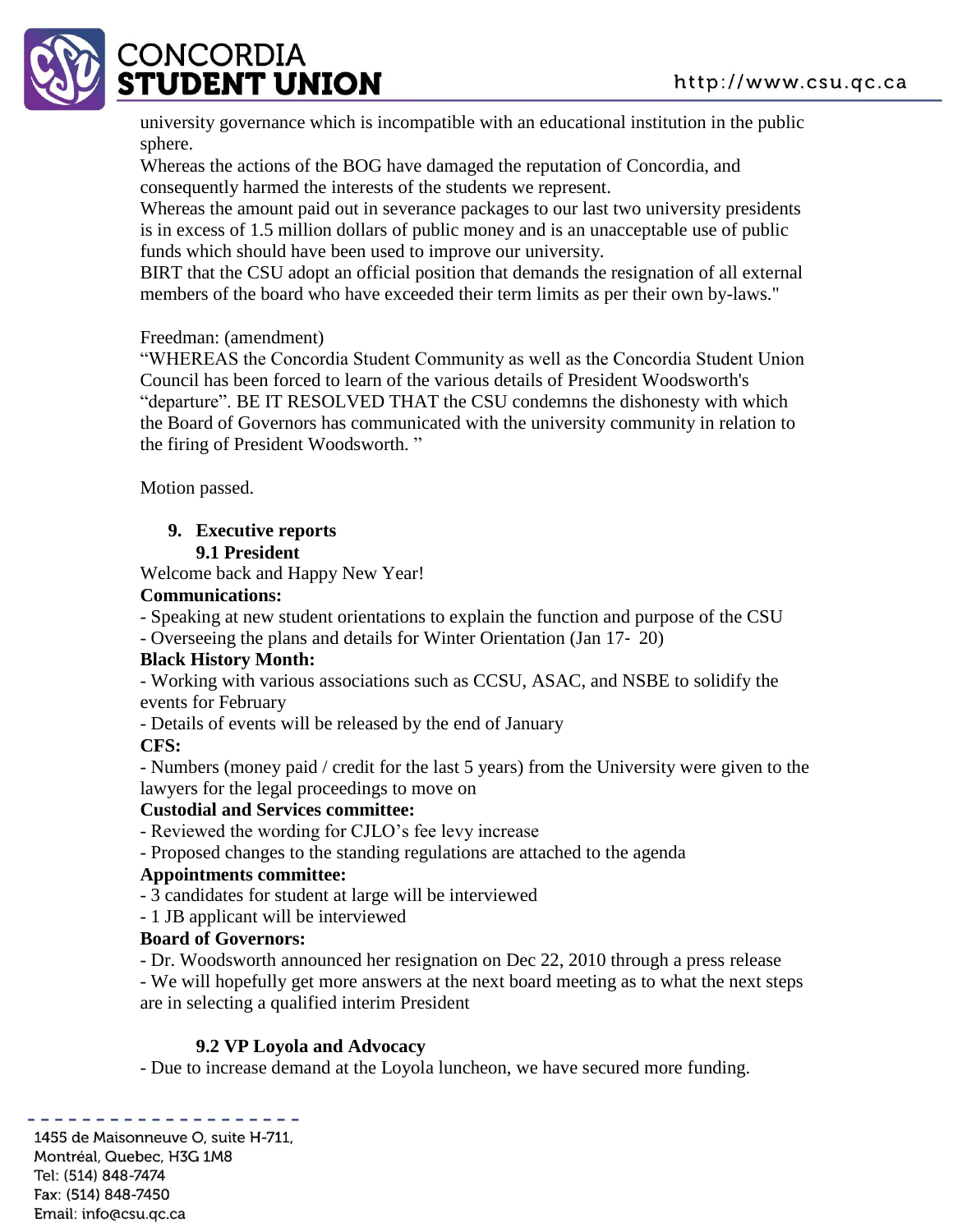# CONCORDIA **TUDENT UNION**

- We are working on advertising and marketing of the service so that more students at Loyola are aware of this service

- Upgrading the sound system at the hive so that it becomes easier for clubs and associations to use during events,

- Cooperating with the Dean of Students office on the "Loyola on Ice" project

#### **CSU Bursaries Awards**

- Preparing the online system for the bursary registration.

- Scheduling dates for the academic committee to meet and discuss the procedure for giving out the awards.

- Plan to give out all awards in the winter semester.

## **9.3 VP Sustainability & Promotions**

## **Sustainability**

Water Bottle Free Campus

- Development of CSU policy on bottled water (see document from policy reform committee for details)

- Will be bringing the question to students as referendum question in March elections

- This semester will launch a wide spread multi- stake holder (SC, ASFA, TapThirst, R4) campaign to inform students about: their right to access free potable water; the financial, environmental and ethical implications of bottled water

- There are free water dispensers available for student use both in the CSU office reception and HOJO office.

Green Weeks

- 3rd CSU ASFA Green Week will take place January 24 – 27: this will include

workshops on energy conservation, film screenings, etc.

Hive Café

- DART 392 students (a design class that focuses on sustainable design using the ideas from Cradle to Cradle) will be playing a key role in the design of the Hive Café, their projects will be incorporated in to the café in time for it's opening

- Working with other Loyola sustainability projects (Loyola farm project, fruit orchard, RealiTea) we are applying for funding as group in order to show the network of sustainable initiatives, all dependent on each other, and to receive more funding necessary for the project(s) to continue. More updates to come.

## **Promotions**

- working on a plan for a simpler user‐ friendly CSU website, the current site is dated and somewhat unorganized

- promotion for Winter Orientation has begun

- promo for Adrienne Clarkson speaks in H110 has begun

- promotion for CSU IGM (January 27) has begun

#### **Other**

- have been working with the other stakeholders in the Concordia Safer Sex Project to move the project along. Still waiting on a budget from CSU FinComm. Hope to get the D of S official support this week. Will be applying to CCSL for support as well.

# **9.4 VP External and Projects**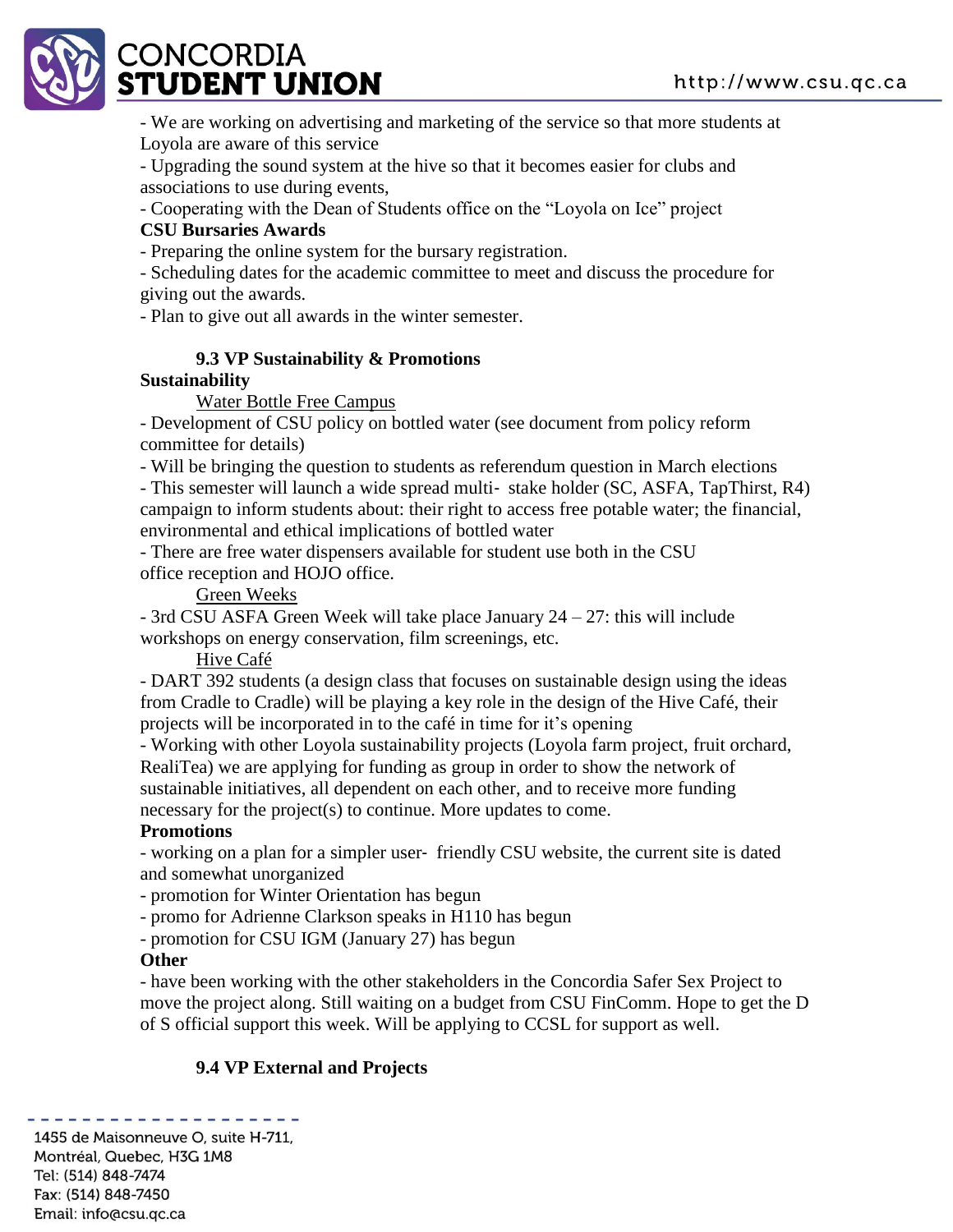

Preparation for the FEUQ meeting happening at Concordia University from February 11 to 13, 2011.

- Logistical and technical preparations for the next Speaker Series event featuring former Governor General of Canada, The Right Honourable Adrienne Clarkson. All Councillors are invited!

- Logistical preparation for the Information General Meeting on January 27th, 2011.

- Conducted interviews for the recruitment of the Campaigns Coordinator.

## **9.5 VP Student Life**

Winter Orientation: I have been planning for the last month the logistics for orientation. We have set up the events and activities below is the list of activities. *January 17*: The first day of Winter Orientation will have outdoor activities at the terrace including an ice bar, winter carnival games, DJs, and a snowboard park set up at the parking lot. At the same time we will have breakdancing competition going on inside Reggies. Activities will take place form 11am to 11pm, attached is a floor plan of where everything will be set up.

*January 18:* There will be a many tastes of Concordia going on at the 7th floor lounge, were all CSU clubs will provide free food to students to show their culture.

*January 19:* Cultural night will take place at the hive from 7pm to 11pm we are expecting 350 people. The theme will be Russian night.

*January 20:* We will organize a concert that will take place at the hive with a famous artist called Scratch, Scratch, Scratch a novelty act of live music remixing. We expect 350 people to attend and the event will go from 9pm to 3am, we will book extra shuttle buses to and from Loyola.

*January 21:* Hangover breakfast at the 7th floor lounge 8am to 11am

Quebec City Trip: Registration is currently taking place everything is confirmed for the trip. We have around 30 spots left from 110 capacity. The trip will take place Feb 4- 6.

New York Trip: I have been meeting with ASFA to finalize the details for the trip. I will be giving more information in the next council meeting.

## **9.6 VP Clubs & Outreach**

- Organized coffee breaks for the exams. It was very successful we served around 8000 students during 7 days and we stayed within budget. For the next semester we are planning on increasing the number of days.

- Clubs requisitions deadline for events in fall was in December so I am processing all the requisitions and issuing the checks.

- Clubs newsletter was written and sent with the following topics: many taste of Concordia, co-curricular transcript and REHC event

- I did my VP finance training. And I am planning to implement some extra files for the execs to keep track of their expenses

- Cash and checks deposits for CSU and CUSA CORP.

#### **10. Standing committees' reports 10.1 Clubs and Space committee**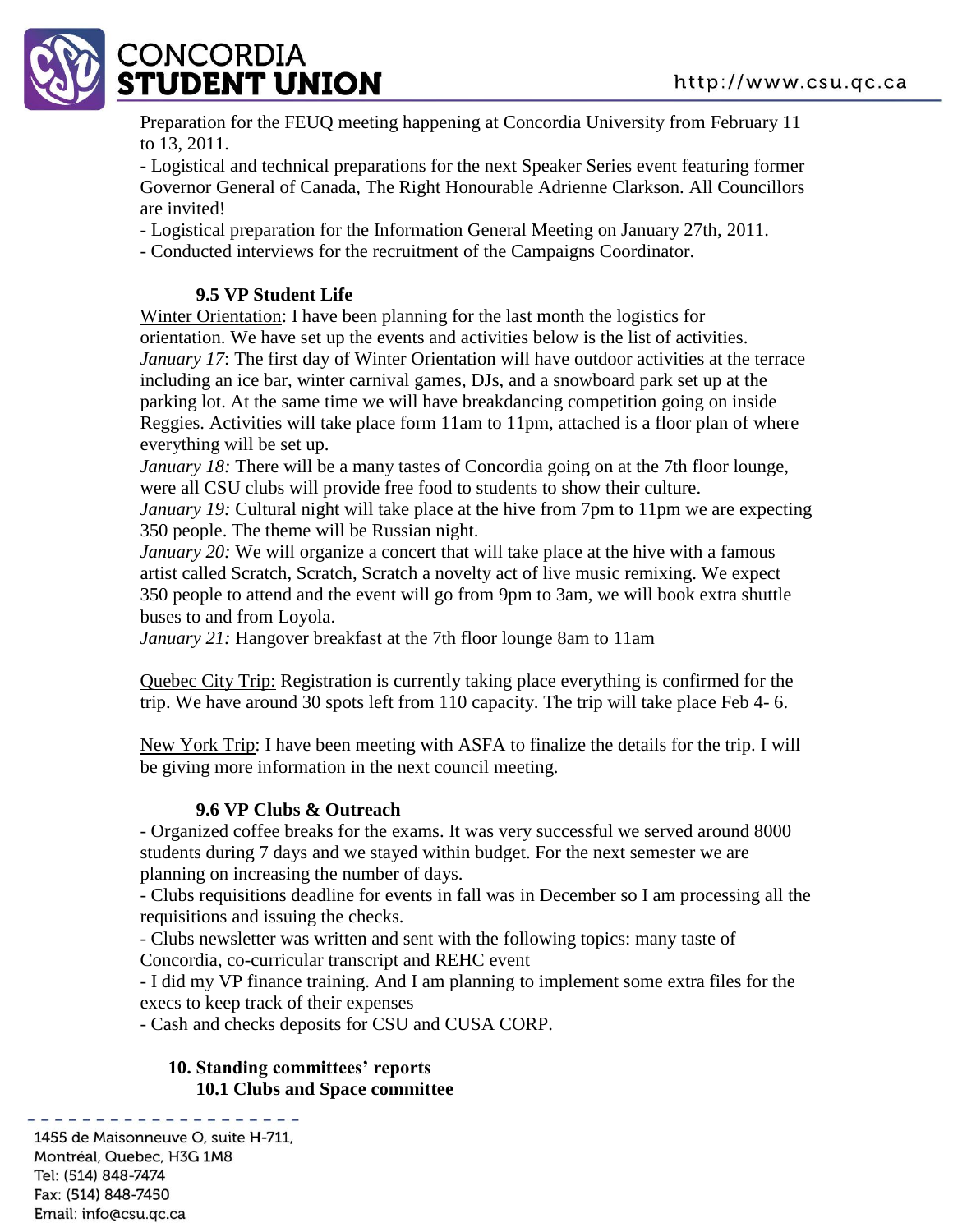

Nothing to report. **10.2 Events committee** Nothing to report. **10.3 Custodial and Services committee** Reviewed the wording for the CJLO fee-levy proposition. **10.4 Appointments committee** 3 students were interviewed. **10.5 Sustainability committee** For anyone wishing to attend the meeting, please email Pudwell. **10.6 Academic committee** Nothing to report. **10.7 External & Campaigns committee** Speaker series and governance issues were discussed. **10.8 Finance committee** Nothing to report. **10.9 Reform committee** Pudwell: Changes have been made to several policies and standing regulations. Freedman/Abdel-Hamid: motion to remove the section "…education fundamental right and should be free for all students…" because it may come off naïve and it does not belong in the standing regulations. Suss: It should be kept because whether it is practical or not, that is something that we may stand for.

Hotchkiss: We could change the wording.

Gill: Advocating for a right doesn't mean that it has to be practical, we can advocate what we stand for, such as the right to education.

Abdel-Hamid: We should add the word "strive"

Abdullahi: Instead of "free", "accessible" may be the right term.

Pudwell: (point of information) The word "accessible" is already stated in the policy. Severyns: "Accessible" is the right word and "free" pushes it into a discourse we are not in at the moment. Using the term in our standing regulation, though a noble idea, may come off naïve.

Freedman: "Accessible" should be useful.

Hotchkiss: We have to be careful with the term "accessible" as well.

Brown: When we speak of "accessible", are we including international students and other students who are here on a temporary basis?

Freedman: To call to question. Motion failed.

Student: Free education is possible, though definitely an aspiration. Also, would like to stand up for international students who do contribute.

Severyns: I agree with the cause fundamentally but would like to advise council that the term "free" is dangerous.

Abdel-Hamid: If we can't use the term "accessible", shouldn't use the term "free" either. Pudwell: The Reform Committee should look at this further

Abdullahi: Motion to suspend the current motion indefinitely, have the Reform Committee further look at this particular policy and bring it back to council.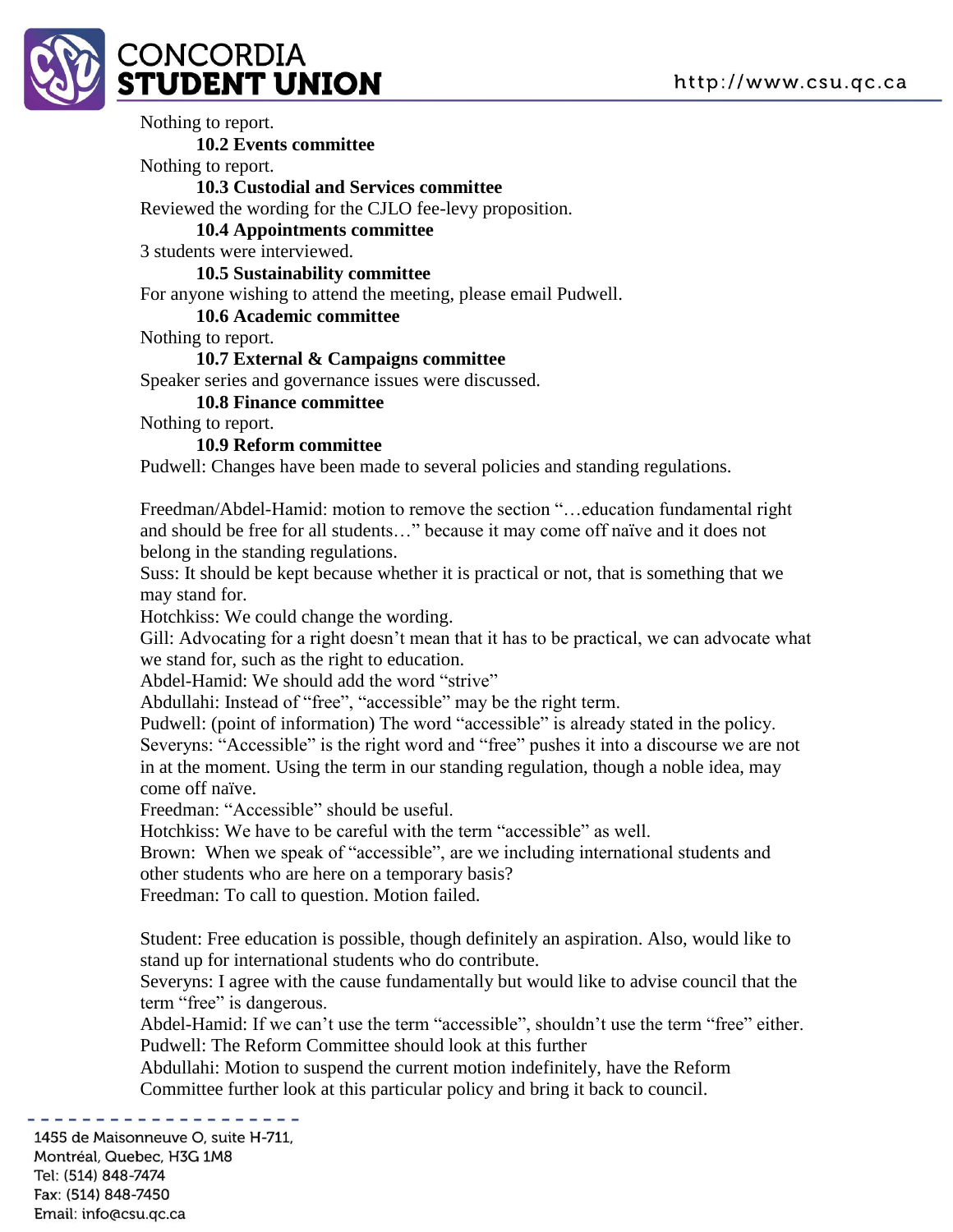

Motion passed.

Freedman/Abdullahi: Motion to ratify the other policies. Motion passed.

Pudwell/Freedman: Motion to ratify PB 5- 11 Healthy Sexuality Preamble Motion passed.

Pudwell/Goforth: Motion to send to referendum policies 6-11 and 7-11. Motion passed.

#### **11. Appointments**

Lucas: Motion for closed session. Retracted. Lucas: Motion to approve all applicants to the Mobilization Committee by omnibus.

Suss: Has met with the candidates and they seemed qualified. Students Cameron Monagle, Andy Filipowich, Kyle McLoughlin, Gonzalo Nieto, and Shaima Shoaib are appointed as students at large on the mobilization committee.

Suss/Lucas: Motion to accept these candidates. Motion passed.

Lucas/Freedman: Motion to go into closed session for Judicial Board appointments. Motion passed. Closed session (10:20pm).

Suss/Abdullahi: Motion to go into open session (10:28pm).

Tuan Dinh was appointed to the Judicial Board.

Suss/Abdel-Hamid: Motion to appoint Freedman. Motion passed. Accepted by Freedman.

**12. Report from university bodies 12.1 Senate** Nothing to report. **12.2 Board of Governors** Already heard. **12.3 CCSL** Nothing to report. **12.4 Women's Caucus** Women's week is being planned.

**13. Unfinished business 14. New business 14.1 Details regarding IGM**